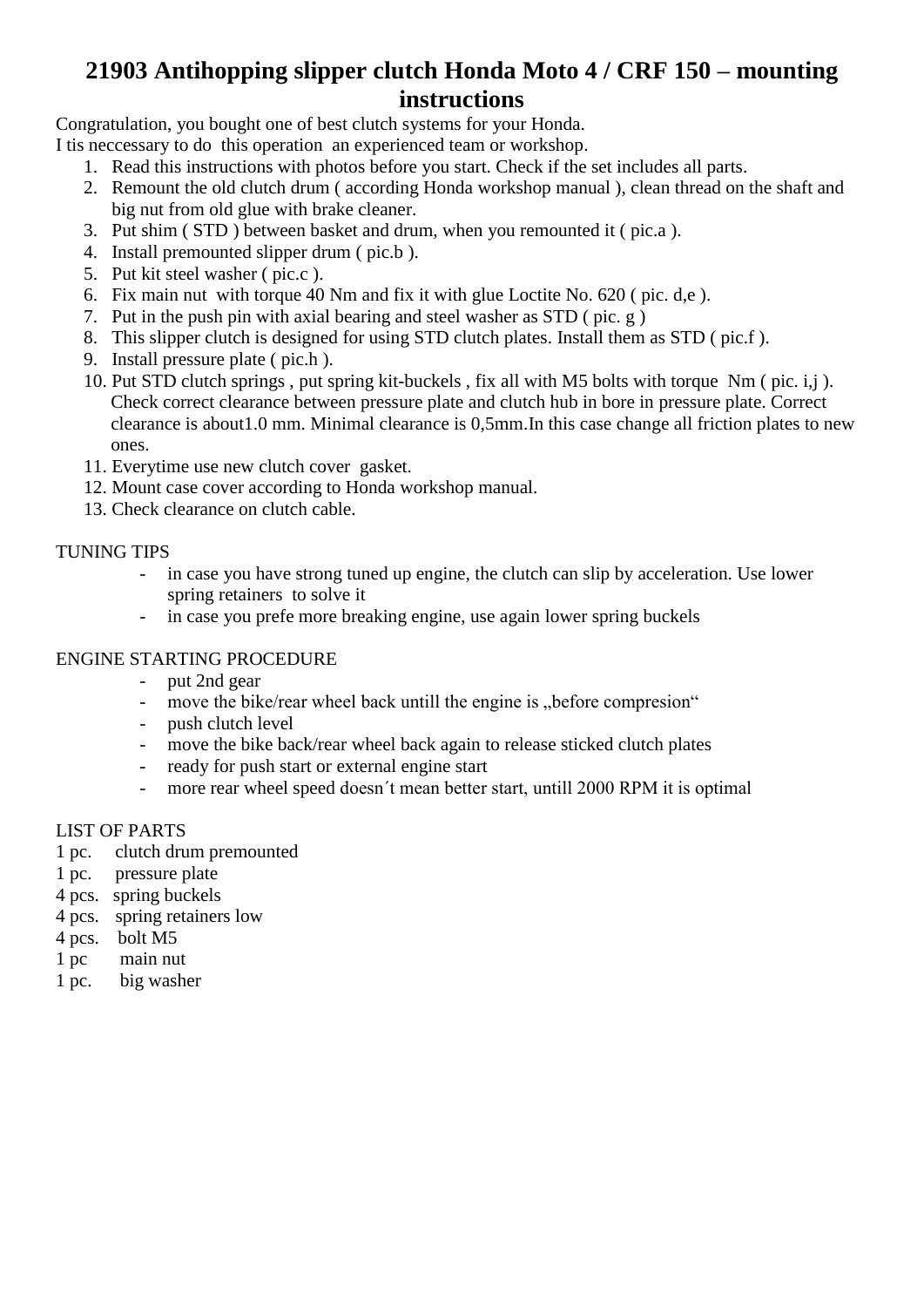### 21903 Picture A



21903 Picture B (pic.b)

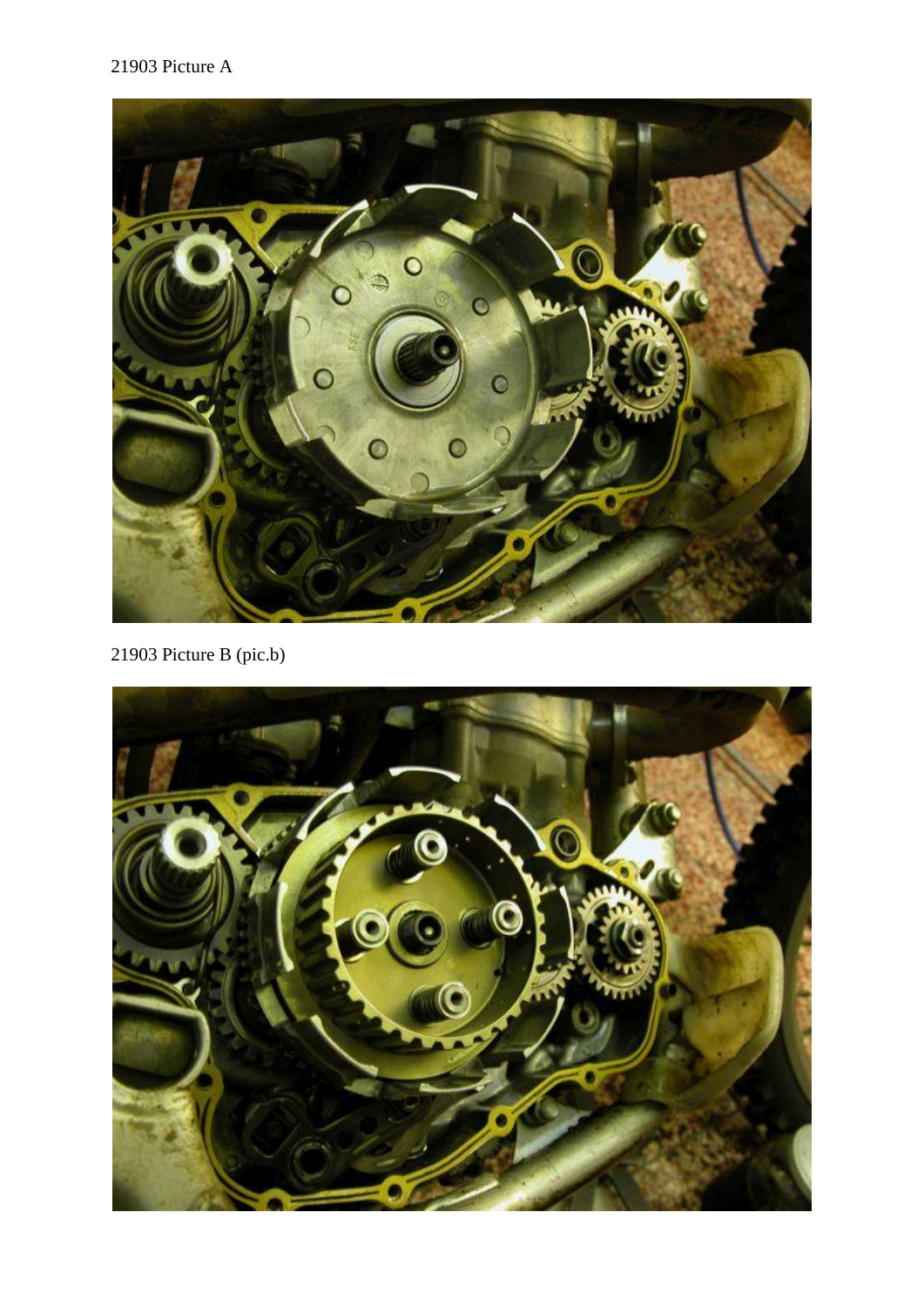## 21903 Picture C (pic.c)



21903 Picture D (pic.d)

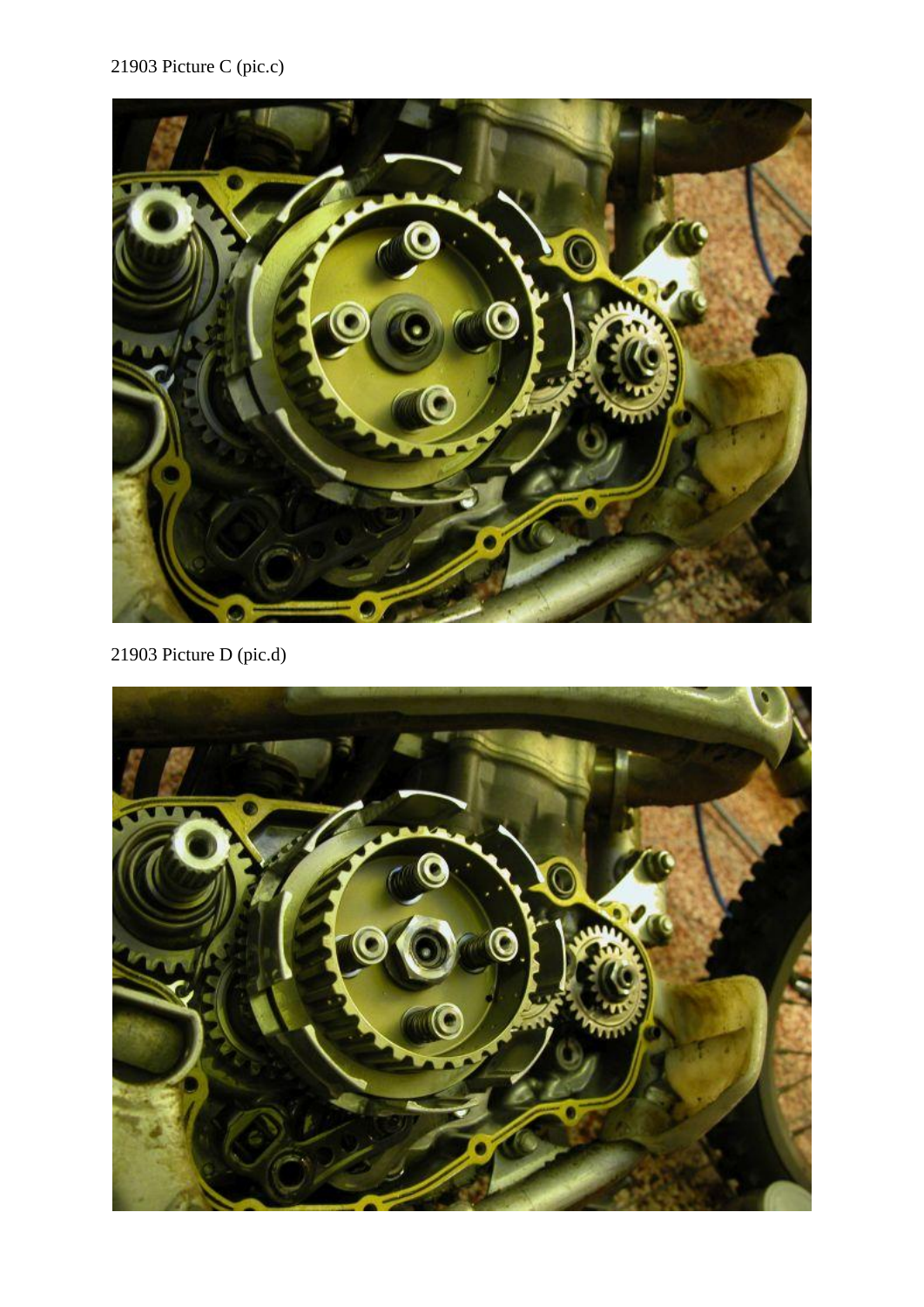## 21903 Picture E (pic.e)



21903 Picture F (pic.f)

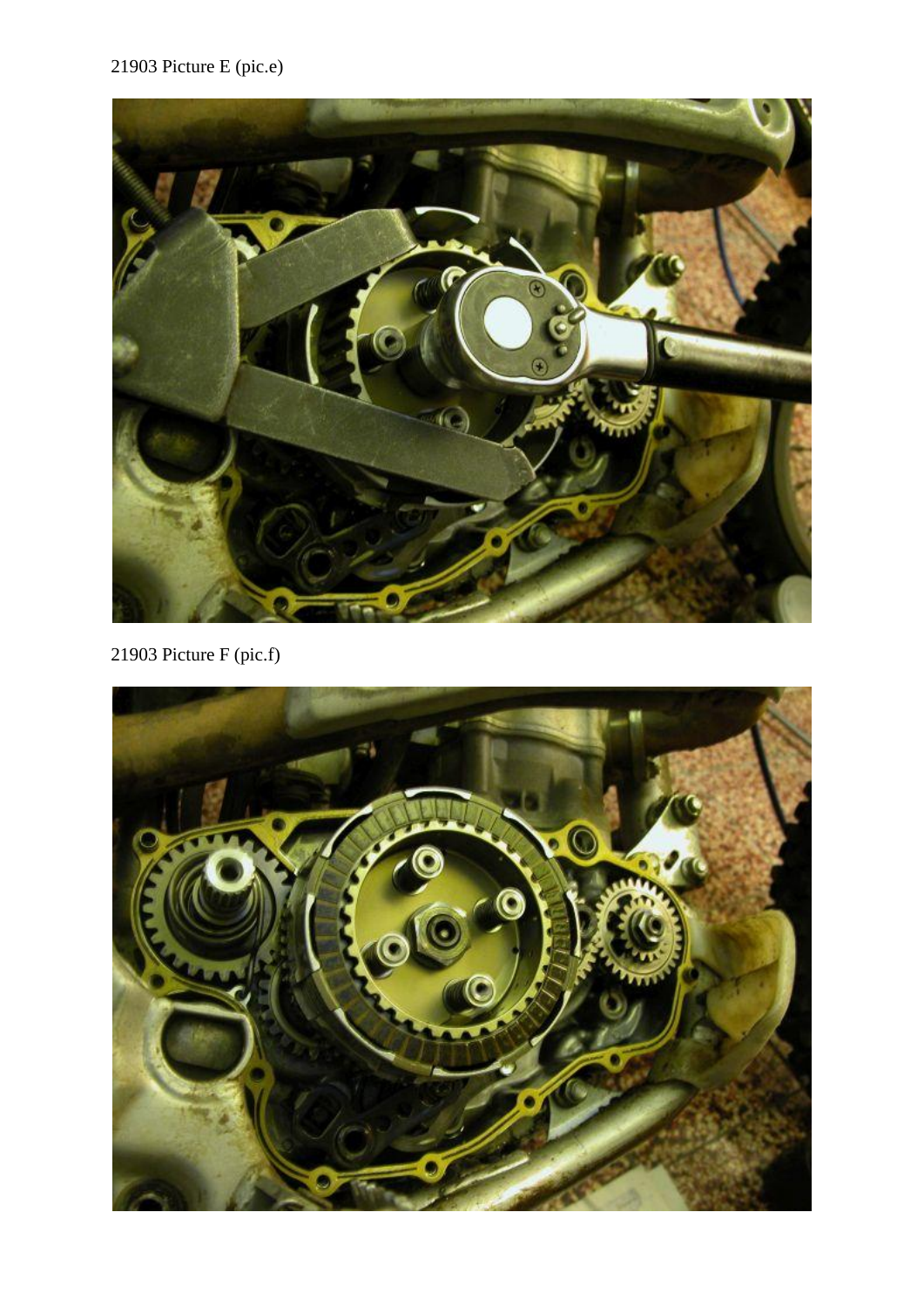# 21903 Picture G (pic.g)



21903 Picture H (pic.h)